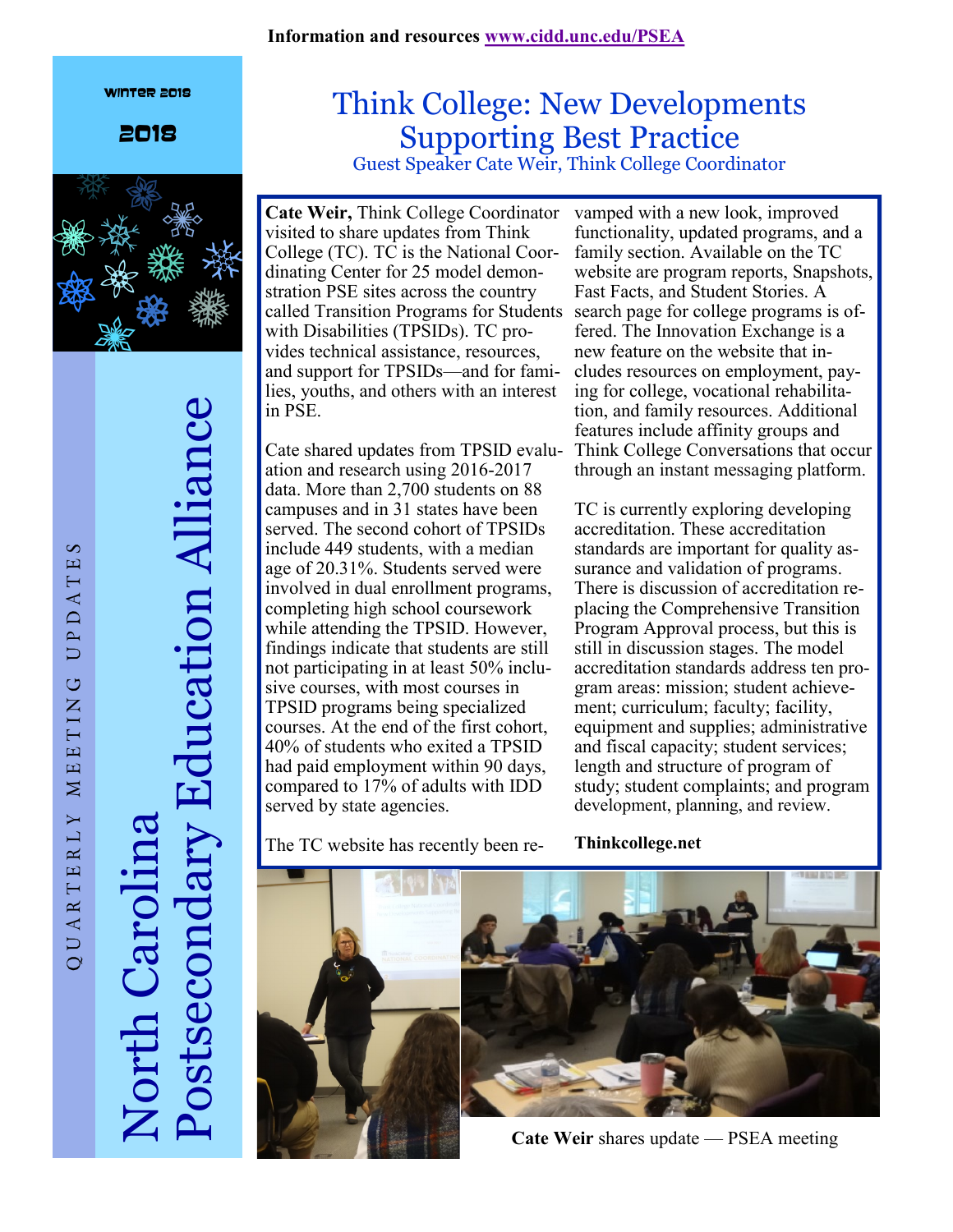### **Information and resources [www.cidd.unc.edu/PSEA](http://www.cidd.unc.edu/PSEA)**

## **Member Updates**

**Holly Riddle**, Policy Advisor, NC Division of Mental Health, Developmental Disabilities, and Substance Abuse Services, shared the final report to the NC General Assembly that was discussed at the fall NCPSEA meeting. The focus of the report is postsecondary education and employment for students with significant disabilities. PSEA has an important role in this effort. The report includes a set of recommendations for the legislative study group requested in State Law 2015-241.

Key points include 1) develop and promulgate a plan for strengthening the coordinative functions necessary to expanding inclusive PSE options for students with ID and/or autism, (2) examine the policy impact of postsecondary education for individuals with intellectual disabilities, (3) identify agreements from other states in which institutions of higher education and state and local agencies have subscribed to means of coordinating funds to support inclusive PSE, (4) promote the awarding of a recognized PSE credential, (5) work with Think College to support implementation in NC of the model National Criteria for Accreditation Standards, (6) participate in efforts to raise awareness and disseminate information about other programs to parents, students, teachers, administrators, transition coordinators, and others, and (7) strengthen linkages with the NC chapter of the Business Leadership Network to advance employment opportunities for graduates of inclusive PSE programs.

**Trudie Hughes,** NC Community College System, shared information on community colleges. Project SEARCH is working on getting employers to sign off on competencies and credentials. Project SEARCH may become affiliated with community colleges to be funded by Continuing Education. Furthermore, grants for Basic Skills at community colleges will become competitive for the upcoming year to receive federal funding for the next three years.

**Holly Riddle** brought a flier about a publication on the justice system and people with ID from the University of Minnesota. The publication provides resources for professionals in the criminal justice system and disability services. To see more about this publication, visit

**ici.umn.edu/products/Impact301**.

**Jennifer Mock** with Alamance Community College shared an update on ABLE. There are currently 6 classes



focused on career with multiple partnerships. Career College added an animal care track. Beginning in August, Career College will be a two-year program. Both programs are partnered with Vocational Rehabilitation.

**Dana Hanson-Baldauf,** a postdoc at UNC School of Information and Library Sciences, is putting together a research proposal to examine how academic libraries can support students with ID and inclusive postsecondary education.

**Kenneth Kelty** won the State of the Art in Postsecondary Education Self-Advocate Award. His speech is available on his YouTube page. This national award was presented at the annual conference in November. Kenneth attended Western Carolina U. and was a leadership trainee in selfadvocacy at the CIDD, UNC-CH.

**McCafferty**, Advocacy Faculty at the CIDD, shared that the search will begin soon for the LEND trainee in self-advocacy for the 2018-2019 academic year. Trainees learn leadership along with graduate students and family advocates. Applicants must have attended high school in special education, attended education or training after high school, want to learn about the disability field and leadership, and live in the Chapel Hill area. **mccafferty@cidd.unc.edu**

The North Carolina PSE college information grid will be updated on the PSEA website soon to have current information on inclusive PSE programs in the state of NC and will be posted on the website once complete. **http://cidd.unc.edu/psea**

**Glenna Osbourne,** Director of Transition with TEACCH, shared a handout on the School Transition to Employment and Postsecondary Education (T-STEP). This program will offer summer programs at Pitt Community College and Wake Tech. This program is for individuals with ASD in the regular course of study in high school. Students will also have the opportunity to practice skills in an internship setting.

NC Division of Career Development & Transition Conference - April 18-20 - Greensboro **http://ncdcdt.org/ncdcdt-conference**  *Registration is open!*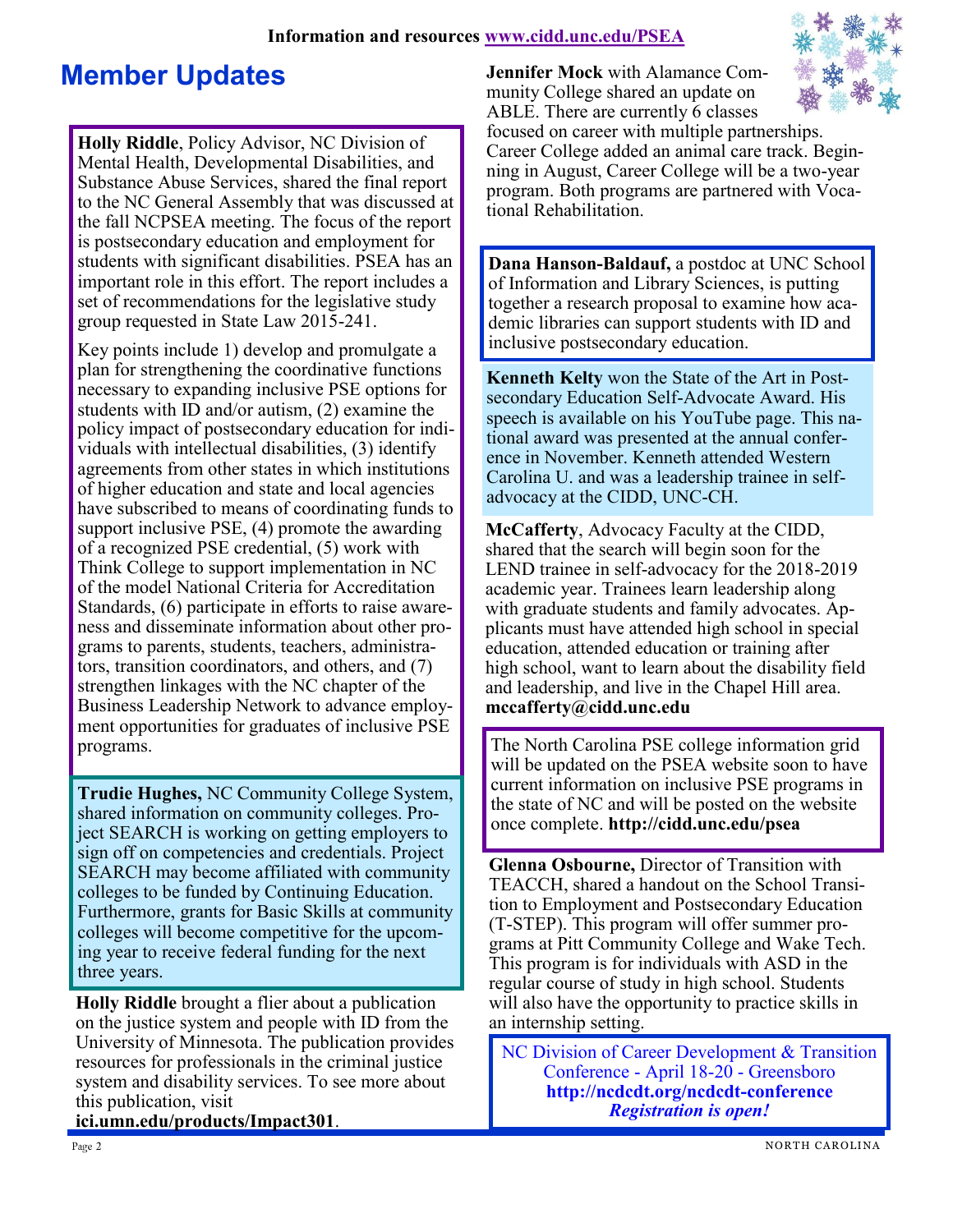# **Member Updates continued**

HEELS UP [Higher Education, Employment, and Living Success-University Participant], modeled on the University Participant program at Western Carolina University is moving forward at UNC-Chapel Hill. This program will focus on serving students with ID, including those with ID and Autism. There are possibilities of adapting the T-STEP model. The steering team has held planning meetings with departments and offices on campus. They hope to launch HEELS UP next year. There has been positive feedback from the campus community and the steering committee has received letters of support.

**Bryan Dooley**, Chair of the NC Empowerment Network (NCEN) shared an update about the DD Council's initiative to start a state-wide self-advocacy organization in collaboration with the CIDD and Disability Rights NC. NCEN is getting off the ground and they have started having formal meetings. They will be looking for members in the near future.



**The Southeastern Postsecondary Education Alliance Conference** will be held in Memphis, Tennessee

April 19-20. **Registration now open!** Strands include innovative ideas, program development, administration, and transition to college. **https://www.sepsea.org**

### **The Arc's Self-Advocacy Conference will be held March 23 and 24 in Winston-Salem, NC**.

This conference is for families and professionals on Friday March 23, and for self-advocates on Saturday March 24. Multiple sessions are presented by selfadvocates at the Saturday conference, which is developed and designed by self-advocates and Arc staff. **Registration now open!**

**https://arcnc.org/registration**

**Julia Tennant** reported about Wake Tech's progress. Project SEARCH interns began the second round of internships at the NC Department of Health and Human Services working in various departments including Vocational Rehabilitation, the print shop, Child Development, and Child Support. They began the second half of the Hospitality and Tourism career pathway and students are set begin their third internship in March and finish at the end of April. A graduation ceremony will be held. They will earn up to four nationally recognized credentials. The Landscaping pathway will begin in April. Monthly informational sessions are held on the first Wednesday of each month at  $4.30$ 

**http://projectsearch.us/**